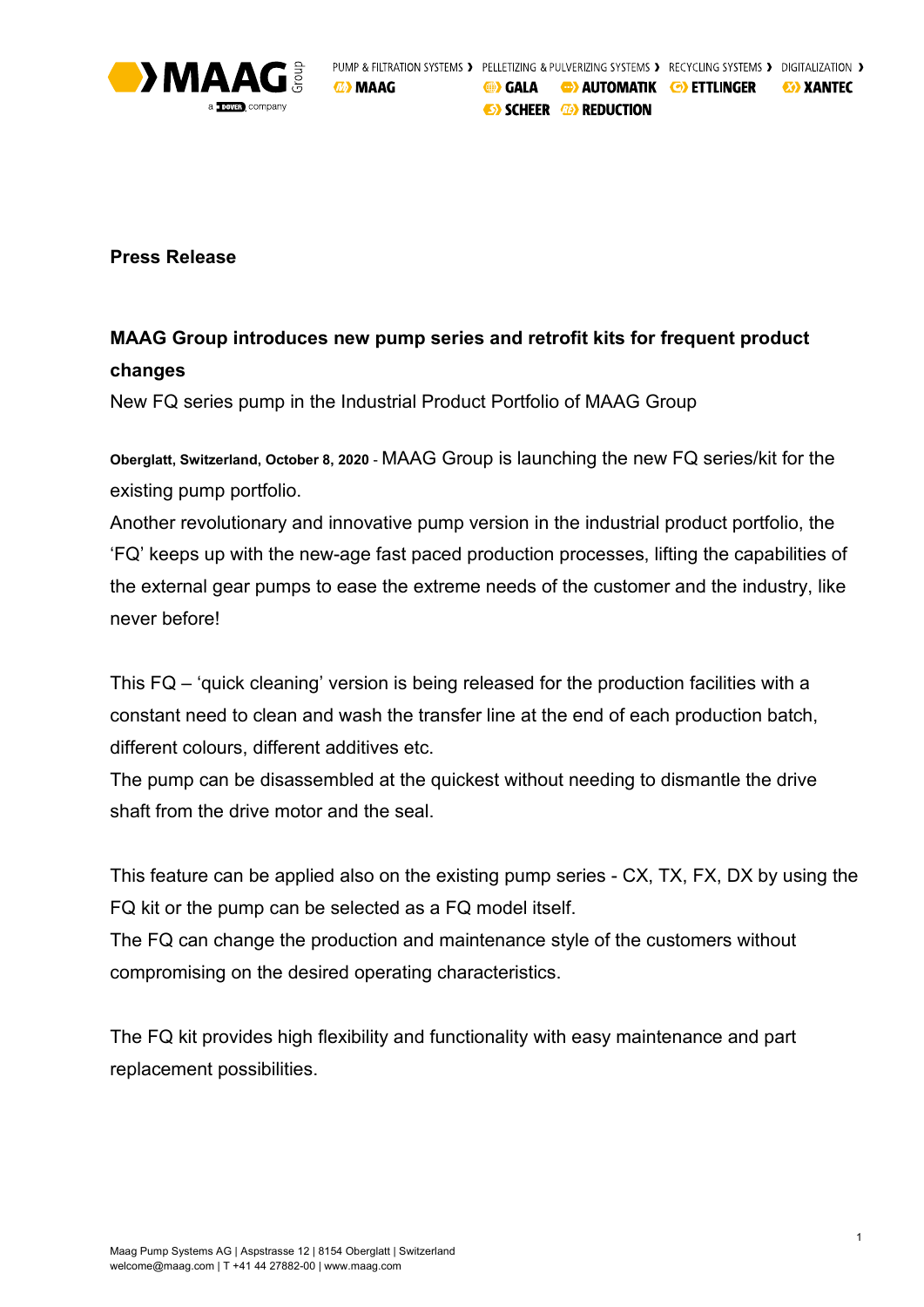

Moreover, to accommodate varied range of process fluids and flowrates, the seal flange can accommodate different pump sizes, for example, the DX 20 can be converted to DX 20/10 or 20/5 and FX 22 can be converted to FX 22/14 or FX 22/8. In this way, the drive configuration and seal flange can be retained and there can be a possibility to have variations in flow rate depending on the size of the pump that will be installed.

The FQ pump is currently available for the following sizes:

- **DX** 20/20 20/10 20/5
- **FX** 45 36 28 22 22/14 22/8
- **CX/TX** 45 36 28 22

Since the FQ version is unique, the feature is protected by the patent.

For more information please go to https://maag.com/pump/flexinox/ or contact our Industrial Sales Team in Italy under MaagItaly@maag.com.

| Words: 324 | Characters (without/with blanks): | May be reproduced free of charge; please |
|------------|-----------------------------------|------------------------------------------|
|            | 1'565 / 1'883                     | provide a copy of the published version  |
| Picture 1  |                                   | New FQ pump of MAAG Group                |